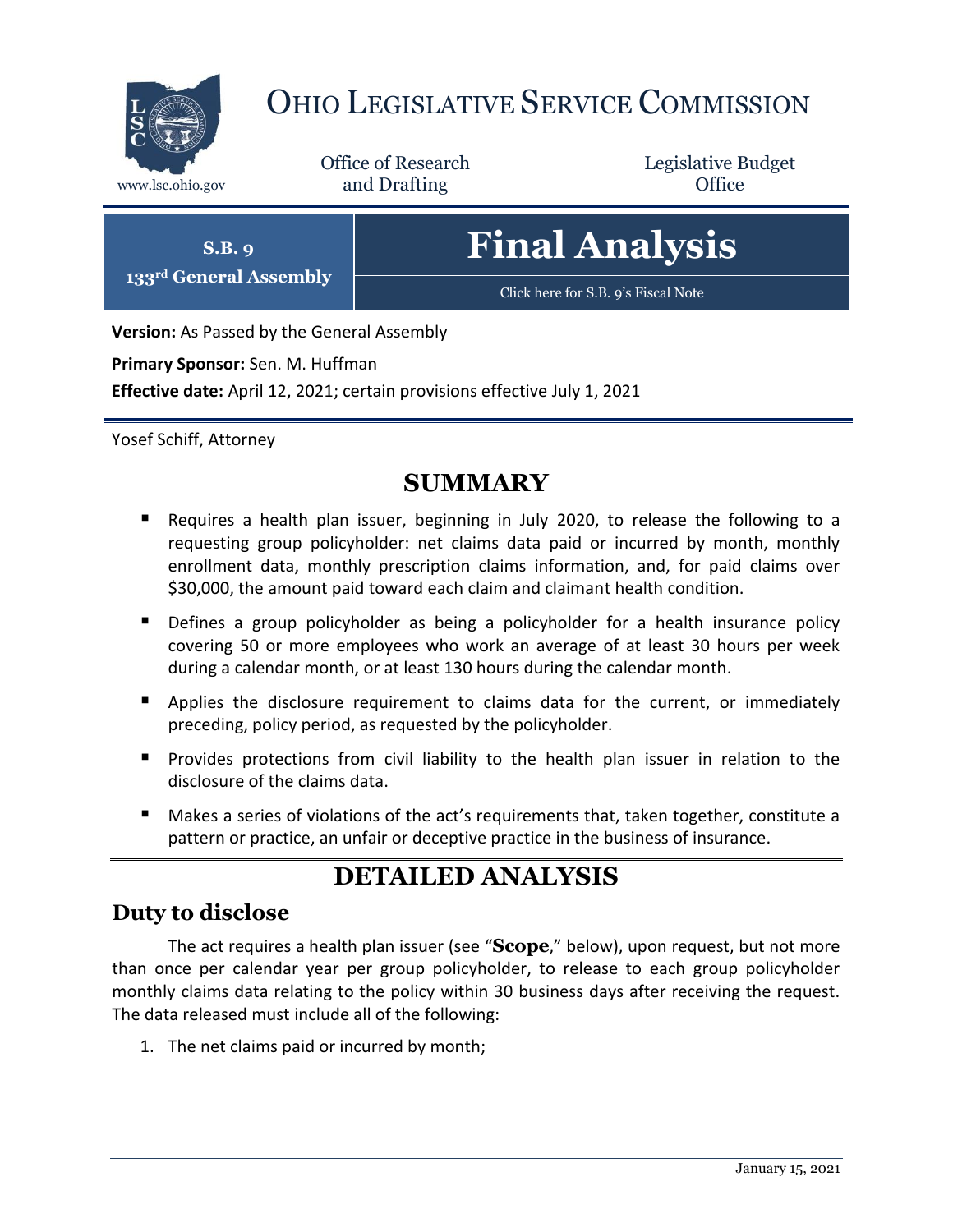- 2. If the group policyholder is an employer, the monthly enrollment data by employee only, employee and spouse, and employee and family. Otherwise, the monthly enrollment data must be provided and organized in a relevant manner.
- 3. Monthly prescription claims information; and
- 4. Paid claims over \$30,000, including a claim identifier other than the name and date of the occurrence, the amount paid toward each claim, and claimant health condition or diagnosis.

The claims data must be for the current or immediately preceding policy period, as requested by the policyholder.<sup>1</sup>

## **Protections of the health plan issuer**

A health plan issuer that discloses claims data under the act may condition disclosure on an agreement that releases the health plan issuer from civil liability regarding the use of the data. Furthermore, the act stipulates that a health plan issuer is also absolved of civil liability relating to subsequent use of the data. By authorizing disclosure of data, the act does not authorize disclosure of the identity of a particular covered individual or any particular health insurance claim, condition, or diagnosis in violation of federal or state law.<sup>2</sup>

The act entitles a group policyholder to receive protected information only after an authorized representative of the group policyholder certifies that (1) the health plan documents comply with specified federal regulations relating to disclosures and (2) the policyholder will safeguard and limit the disclosure of protected health information (individually identifiable health information). A group policyholder that fails to provide the appropriate certification is not entitled to receive protected health information described in (4) above, but may receive a report of claim information described in  $(1)$ ,  $(2)$ , and  $(3)$ , above.<sup>3</sup>

#### **Enforcement**

A health plan issuer that commits a series of violations of these requirements that, taken together, constitute a practice or pattern is deemed to have engaged in an unfair and deceptive act or practice in the business of insurance and is subject to sanctions under Ohio Insurance Law.<sup>4</sup>

 $\overline{a}$ 

 $1$  R.C. 3901.89(A)(2) and (B).

 $2$  R.C. 3901.89(C), (D), and (E).

 $3$  R.C. 3901.89(F) and (G) and 45 Code of Federal Regulations (C.F.R.) 164.504(f), not in the act.

<sup>4</sup> R.C. 3901.89(H).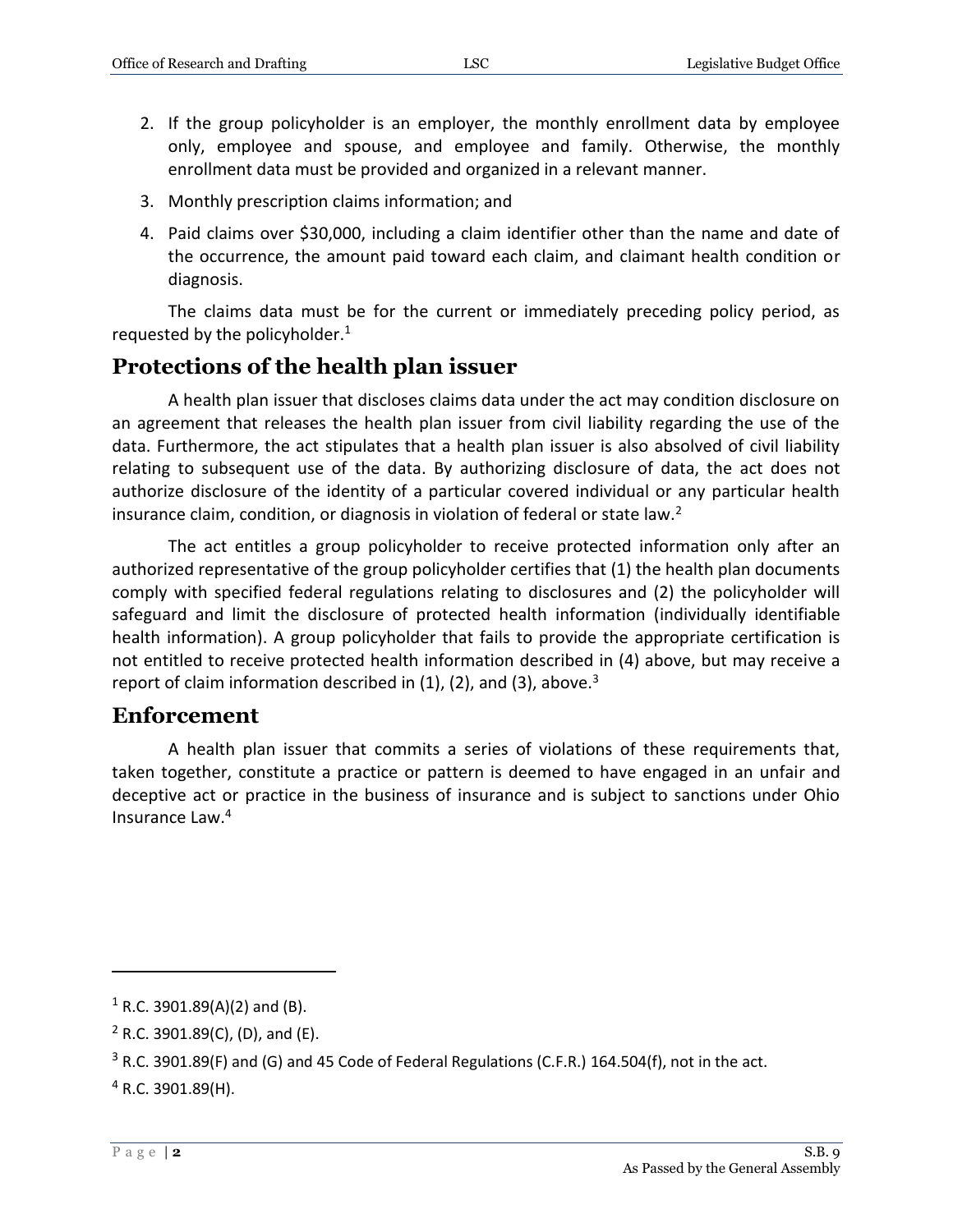### **Disclosure of other information**

The act specifies that it does not prohibit a health plan issuer from disclosing additional claims information beyond what the act requires.<sup>5</sup>

The act exempts disclosures made in accordance with the act to a group policyholder from the prohibition against an insurance institution, agent, or insurance support organization disclosing personal or privileged information collected or received in connection with an insurance transaction.<sup>6</sup>

#### **Scope**

A "health plan issuer" under the act is an entity subject to Ohio Insurance laws or the Superintendent of Insurance's jurisdiction that contracts, or offers to contract, to provide, or pay for, health care services under a health benefit plan. In addition to a sickness and accident insurer, health insuring corporation, fraternal benefit society, self-funded multiple employer welfare arrangement, and nonfederal, government health plan, the act applies to a third party administrator to the extent that the benefits that it administers are subject to Ohio Insurance laws and Rules or the Superintendent's jurisdiction.<sup>7</sup>

Additionally, a "group policyholder" is a policyholder for a health insurance policy covering 50 or more employees who work an average of at least 30 hours per week during a calendar month, or at least 130 hours during a calendar month. The term includes the authorized representative of the group policyholder.<sup>8</sup>

### **Effective date**

The act's provisions take effect July 1, 2021.<sup>9</sup>

| <b>Action</b>                                   | <b>Date</b>    |
|-------------------------------------------------|----------------|
| Introduced                                      | $02 - 12 - 19$ |
| Reported, S. Insurance & Financial Institutions | $03 - 21 - 19$ |
| Passed Senate (31-0)                            | $03 - 21 - 19$ |
| Reported, H. Insurance                          | 05-07-19       |
| Re-referred to H. Insurance                     | $10-29-19$     |
| Re-Reported, H. Insurance                       | 12-11-19       |

# **HISTORY**

 $5$  R.C. 3901.89(I).

 $\overline{a}$ 

 $6$  R.C. 3904.13(O).

 $7$  R.C. 3901.89, by reference to R.C. 3922.01(P), not in the act.

<sup>8</sup> R.C. 3901.89(A)(1) and (2).

<sup>9</sup> Section 3.